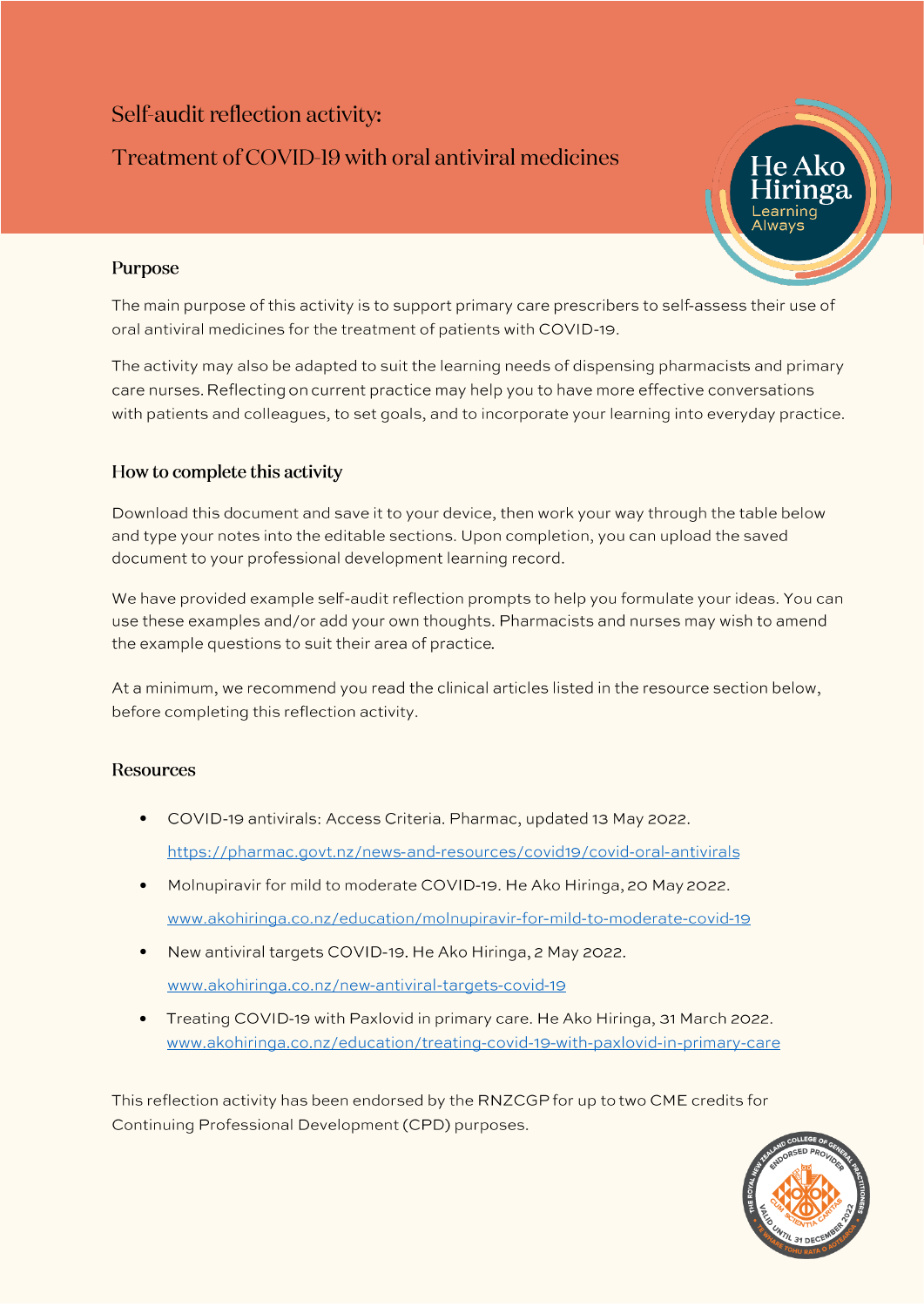#### **Reflection activity**

**Learning notes** 

Use this space to record notes from the resources you read

*[Editable text – write your notes here]* 

*Select five patients to whom you have considered prescribing COVID-19 antivirals. Reviewing your management of these patients –* 

*• How did you ensure you were well enough informed to prescribe nirmatrelvir/ritonavir or molnupiravir appropriately and safely?* 

*• How clearly did you document that each patient was assessed individually according to their medical history and current health status, all current and recent medicines (prescribed, over the counter, and illicit), and the relative benefits and risks?* 

- *How many patients met the Pharmac access criteria for treatment?*
- *What were the most common reasons people did not meet the access criteria?*
- *How many patients, who met access criteria, did you elect not to prescribe for? Why?*
- *Did you consider another antiviral option if your first choice was not suitable?*
- *What precautions did you need to apply most often around prescribing?*
- *How many patients needed dose reduction of nirmatrelvir for renal impairment?*
- *Were there any significant drug-drug interactions? How did you manage these?*
- *How did you check that your patients understood your prescribing decisions?*

*• How did you ensure the patient understood any changes to their existing medicines? How did you convey these changes to the pharmacist?* 

*• How did you know where to send the prescription for dispensing?* 

(Editable text)<br>
Self-audit reflection notes<br>
Self-audit reflection notes<br>
Africasof is the second on a change the second only the second only at the following control on the following control<br>
Control text of the research *• Did you provide an avenue for patients to be able to contact you or another clinician quickly if they had queries about their medicines? If any patients contacted you, what concerns did they have? Could you have provided more information during the initial consult? If no patients contacted you, could this have been because the avenue provided was inadequate?*